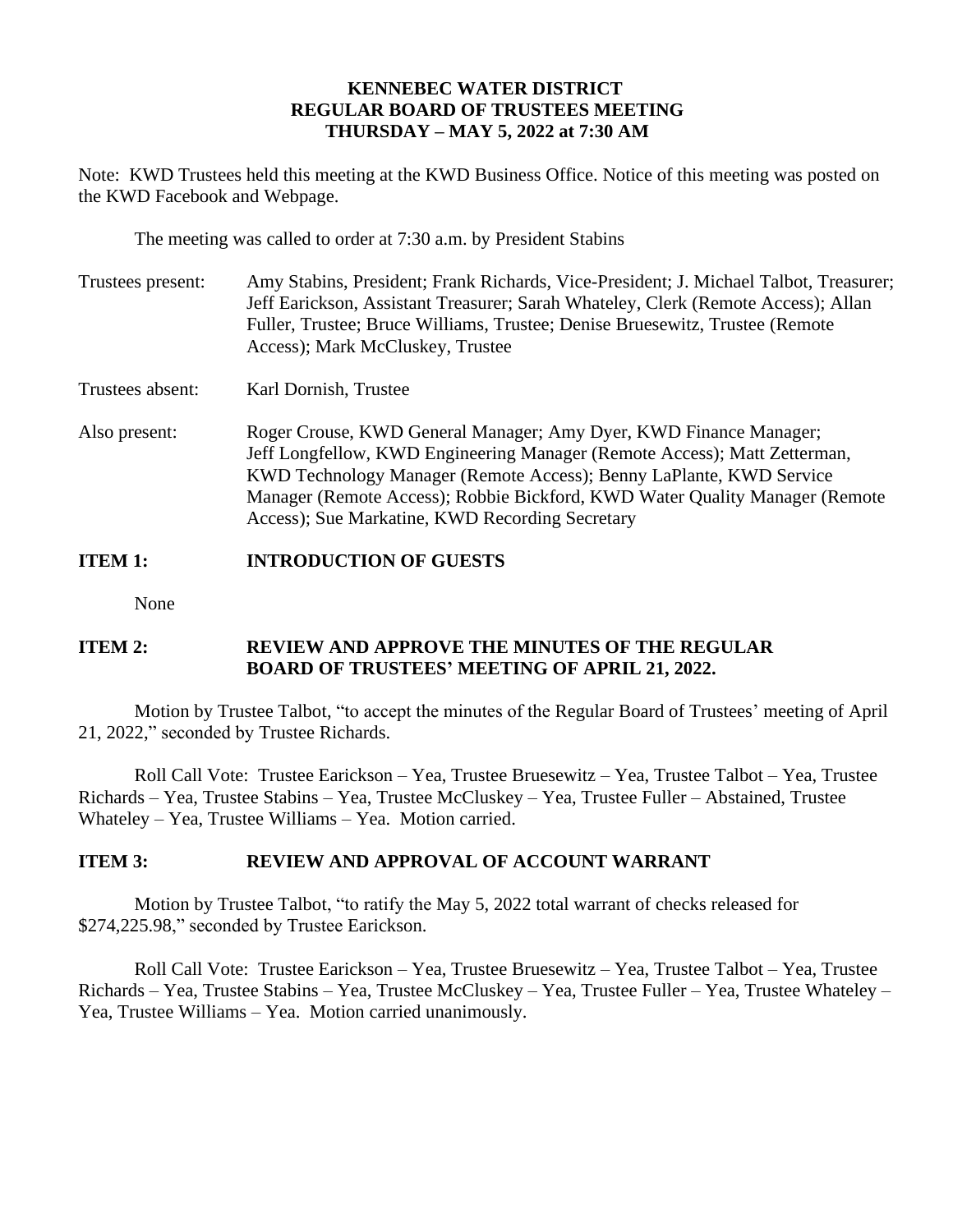#### **ITEM 4: APPROVALS/MOTIONS NEEDED**

## **A. Approval of Agreement with Tighe and Bond for Construction Administration Services**

The Trustees were provided with a request for authorization memo to execute an agreement with Tighe and Bond to conduct construction administration services to ensure all specifications are met for the WTP chemical room improvement project. A motion was proposed and was followed by a lengthy discussion.

Motion by Trustee Richards, "to approve the agreement with Tighe and Bond for construction administration and observation services for the WTP chemical room improvement project for \$99,600," seconded by Trustee Earickson.

Roll Call Vote: Trustee Earickson – Yea, Trustee Bruesewitz – Yea, Trustee Talbot – Yea, Trustee Richards – Yea, Trustee Stabins – Yea, Trustee McCluskey – Nay, Trustee Fuller – Nay, Trustee Whateley – Yea, Trustee Williams – Yea. Motion carried.

### **B. Approval of Agreement with SW Cole Engineering for Construction Materials Testing Services**

The Trustees were provided with a request for authorization memo which noted that KWD had reviewed proposals from two firms to ensure all construction materials specifications are being met for the new KWD facility.

Motion by Trustee McCluskey, "to approve the agreement with SW Cole Engineering for construction materials testing services for KWD's new facility for an anticipated fee of \$37,000," seconded by Trustee Earickson.

Roll Call Vote: Trustee Earickson – Yea, Trustee Bruesewitz – Yea, Trustee Talbot – Yea, Trustee Richards – Yea, Trustee Stabins – Yea, Trustee McCluskey – Yea, Trustee Fuller – Yea, Trustee Whateley – Yea, Trustee Williams – Yea. Motion carried unanimously.

### **ITEM 5: GENERAL MANAGER'S REPORT**

The Trustees were provided with the General Manager's report, and a brief review was conducted by Mr. Crouse.

In addition to his report, Mr. Crouse commented on the recent well-written article in the *Morning Sentinel* regarding the pending rate increases in July 2022 and July 2023. A link to this article has also been posted to KWD's Facebook page.

Mr. Crouse informed the Board that the principal forgiveness has increased from twenty percent to thirty percent for the Western Avenue, Fairfield, water main replacement project and the WTP Chemical Storage Improvement project being funded through the Drinking Water State Revolving Funds administered by the Maine CDC Drinking Water Program.

Motion by Trustee Talbot, "to accept the General Manager's Report as presented," seconded by Trustee Williams.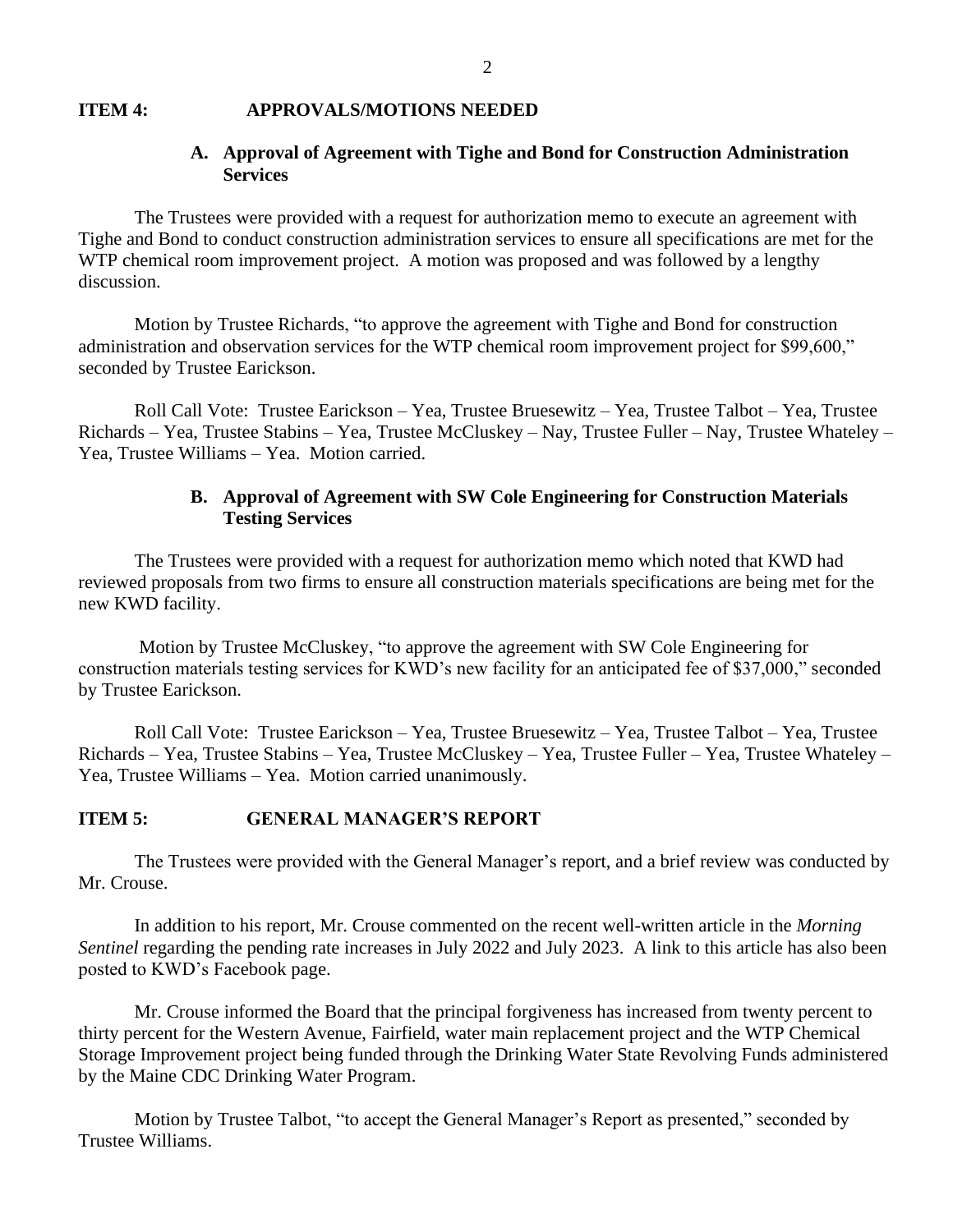Roll Call Vote: Trustee Earickson – Yea, Trustee Bruesewitz – Yea, Trustee Talbot – Yea, Trustee Richards – Yea, Trustee Stabins – Yea, Trustee McCluskey – Yea, Trustee Fuller – Yea, Trustee Whateley – Yea, Trustee Williams – Yea. Motion carried unanimously.

### **ITEM 6: DEPARTMENT REPORTS**

As part of their Board packet, the Trustees were provided with the Monthly Department Reports prepared by the respective managers.

In response to a question by Trustee Stabins, Mr. Bickford stated he is working with the Maine Drinking Water program to establish a customer notification due to the temporary suspension of fluoride to the drinking water during the chemical room renovations.

At the request of Trustee Earickson, Mr. Crouse and Mr. Bickford explained the service-line cataloging project which is being conducted in preparation for the revised federal Lead and Copper Rule.

Motion by Trustee Talbot, "to accept the Department Reports as presented," seconded by Trustee Richards.

Roll Call Vote: Trustee Earickson – Yea, Trustee Bruesewitz – Yea, Trustee Talbot – Yea, Trustee Richards – Yea, Trustee Stabins – Yea, Trustee McCluskey – Yea, Trustee Fuller – Yea, Trustee Whateley – Yea, Trustee Williams – Yea. Motion carried unanimously.

#### **ITEM 7: TRUSTEE COMMENTS, CONCERNS, AND/OR IDEAS**

### **A. Updated W-4 Forms for Trustees (Amy Dyer)**

Due to a recent Internal Revenue Service tax table change, Trustees who began serving on the Board prior to the year 2020 were provided with a new W-4 form to complete.

#### **B. Review of 2022 Trustee Term Expirations**

The Trustees were provided with a spreadsheet of the status of terms for the present Board. The appropriate municipalities will be notified of the upcoming openings for the general election. Trustees interested in running for re-election should speak to their respective city/town officials regarding the appropriate steps necessary to be placed on the ballot

#### **C. Other**

The Board members were recently provided with the annual financial audit reports prepared by Runyon, Kersteen, Ouellette, and a review of the 2021 audit will be conducted at the May 19, 2022 meeting.

The Trustees discussed documentation they are interested in reviewing for the new KWD facility during the construction phase.

#### **ITEM 8: PUBLIC PARTICIPATION**

None